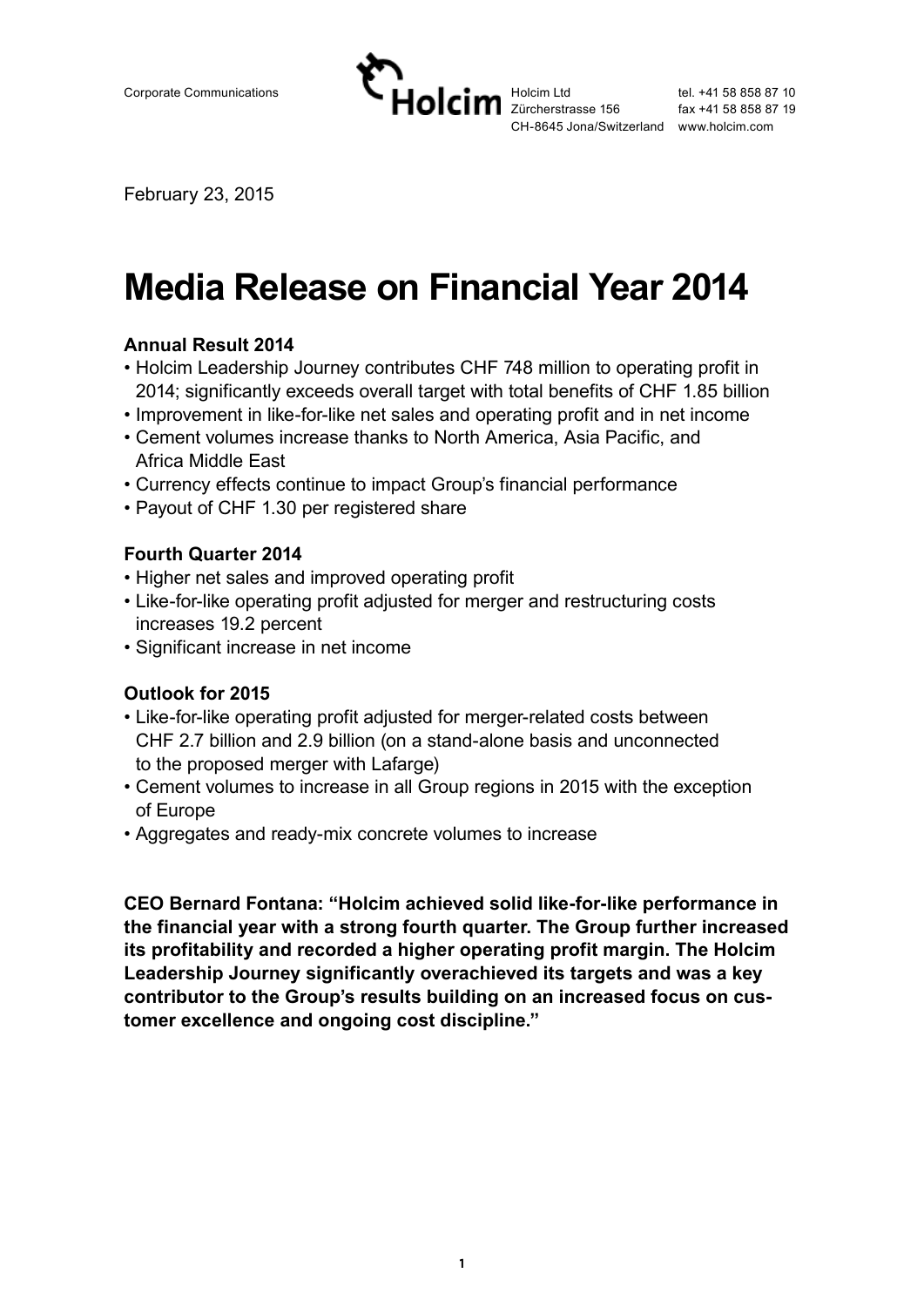| Group                                   |              | Jan-Dec | Jan-Dec | $±\%$   | $±\%$         |
|-----------------------------------------|--------------|---------|---------|---------|---------------|
|                                         |              | 2014    | 2013    |         | like-for-like |
| Sales of cement                         | million t    | 140.3   | 138.9   | $+1.0$  | $+1.4$        |
| Sales of aggregates                     | million t    | 153.1   | 154.5   | $-0.9$  | $-0.4$        |
| Sales of ready-mix concrete             | million $m3$ | 37.0    | 39.5    | $-6.3$  | $-4.9$        |
| Sales of asphalt                        | million t    | 10.0    | 8.9     | $+12.4$ | $+12.8$       |
| Net sales                               | million CHF  | 19,110  | 19,719  | $-3.1$  | $+3.0$        |
| <b>Operating EBITDA</b>                 | million CHF  | 3,747   | 3,896   | $-3.8$  | $+2.0$        |
| Operating EBITDA adjusted <sup>1</sup>  | million CHF  | 3,885   | 3,896   | $-0.3$  | $+5.5$        |
| Operating profit                        | million CHF  | 2,317   | 2,357   | $-1.7$  | $+4.2$        |
| Operating profit adjusted <sup>2</sup>  | million CHF  | 2,466   | 2,357   | $+4.6$  | $+10.6$       |
| Net Income                              | million CHF  | 1,619   | 1,596   | $+1.5$  |               |
| Net Income - shareholders of Holcim Ltd | million CHF  | 1,287   | 1,272   | $+1.2$  |               |
| Cash flow from operating activities     | million CHF  | 2,498   | 2,787   | $-10.3$ | $-6.4$        |

<sup>1</sup> Excluding merger and restructuring costs of CHF 138 million in 2014.

<sup>2</sup> Excluding merger and restructuring costs of CHF 149 million in 2014.

| Group                                   |              | Oct-Dec | Oct-Dec | $±\%$   | ±%            |
|-----------------------------------------|--------------|---------|---------|---------|---------------|
|                                         |              | 2014    | 2013    |         | like-for-like |
| Sales of cement                         | million t    | 34.4    | 34.6    | $-0.6$  | $-0.6$        |
| Sales of aggregates                     | million t    | 39.4    | 39.7    | $-0.7$  | $-0.5$        |
| Sales of ready-mix concrete             | million $m3$ | 9.2     | 10.0    | $-8.0$  | $-7.1$        |
| Sales of asphalt                        | million t    | 2.6     | 2.6     | $+2.8$  | $+2.8$        |
| Net sales                               | million CHF  | 4,867   | 4,778   | $+1.9$  | $+1.9$        |
| Operating EBITDA                        | million CHF  | 1,006   | 945     | $+6.5$  | $+5.9$        |
| Operating EBITDA adjusted <sup>1</sup>  | million CHF  | 1,062   | 945     | $+12.4$ | $+11.8$       |
| Operating profit                        | million CHF  | 598     | 559     | $+6.9$  | $+8.9$        |
| Operating profit adjusted <sup>2</sup>  | million CHF  | 656     | 559     | $+17.2$ | $+19.2$       |
| Net Income                              | million CHF  | 458     | 319     | +43.5   |               |
| Net Income - shareholders of Holcim Ltd | million CHF  | 355     | 233     | $+52.5$ |               |
| Cash flow from operating activities     | million CHF  | 1,451   | 1,615   | $-10.1$ | $-8.1$        |

<sup>1</sup> Excluding merger and restructuring costs of CHF 56 million in 2014.

<sup>2</sup> Excluding merger and restructuring costs of CHF 58 million in 2014.

#### **Sales volumes**

In the financial year 2014, cement volumes exceeded the previous year's level, backed by a stronger economy in North America and growth momentum in some emerging markets such as India, the Philippines, Indonesia, and Mexico offsetting a challenging situation in Latin America. Consolidated cement sales were up 1.0 percent to 140 million tonnes, a like-for-like increase of 1.4 percent.

Aggregates volumes were slightly below 2013 levels and decreased by 0.9 percent to 153 million tonnes in the year under review mainly attributable to the segment's restructuring in Latin America during 2013 and lower demand in France. Group region North America recorded a significant increase in aggregates volumes. On a like-for-like basis, the decrease for the Group amounted to 0.4 percent.

Ready-mix concrete deliveries declined by 6.3 percent to 37 million cubic meters primarily as a result of restructuring initiatives implemented in Latin America in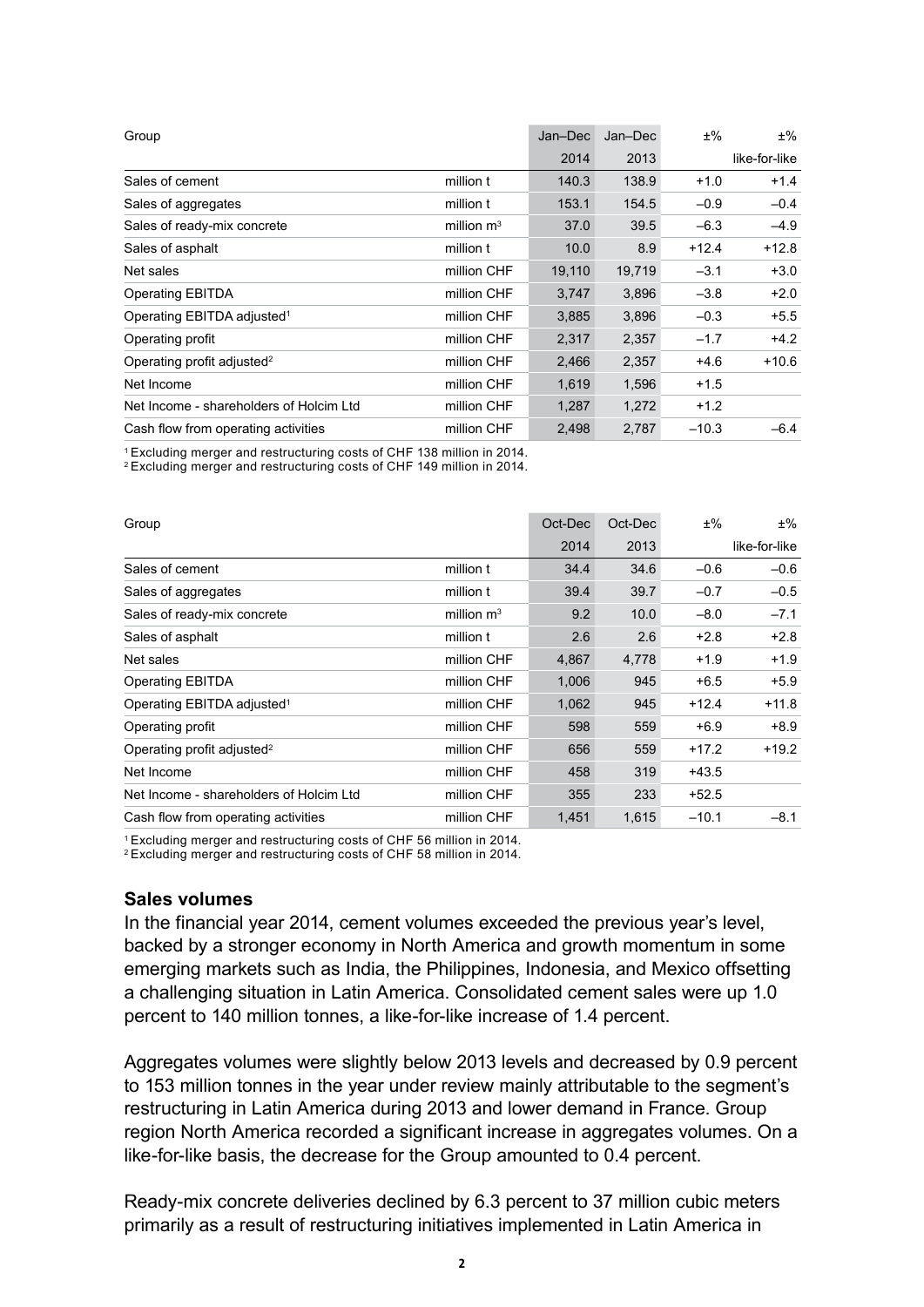2013 to refocus the segment. With the exception of North America, which posted moderate growth, all Group regions contributed to this negative development. Adjusted for changes in Group structure, the drop amounted to 4.9 percent. Asphalt volumes increased 12.4 percent to 10 million tonnes.

#### **Financial results**

Holcim increased net sales by 3.0 percent on a like-for-like basis. Growth mostly resulted from price improvements in many regions, particularly in North America, against the backdrop of a favorable market environment and in Latin America in response to cost inflation. An unfavorable currency effect of 5.2 percent and negative changes in consolidation structure impacted the consolidated net sales performance in 2014 which was down 3.1 percent to CHF 19,110 million.

Like-for-like operating EBITDA adjusted for merger and restructuring costs of CHF 138 million increased by CHF 215 million or 5.5 percent in 2014. Consolidated operating EBITDA however was down 3.8 percent to CHF 3,747 million mainly as a result of negative currency effects and merger and restructuring related costs.

In 2014, operating profit adjusted for merger and restructuring costs of CHF 149 million went up by CHF 249 million or 10.6 percent on a like-for-like basis. Consolidated operating profit however was down 1.7 percent in 2014, at CHF 2,317 million. The currency-related effect impacted operating profit by CHF 147 million or 6.2 percent.

In the year under review, the Group's operating profit margin increased by 0.2 percentage points to 12.1 percent. Adjusted for merger and restructuring costs booked in 2014, the operating profit margin progressed by 0.9 percentage points on a like-for-like basis. This margin improvement was mostly driven by higher prices underpinned by favorable volume development.

Net income increased 1.5 percent to CHF 1,619 million and net income attributable to shareholders of Holcim Ltd was up 1.2 percent to CHF 1,287 million.

Cash flow from operating activities was down CHF 288 million to CHF 2,498 million. Over the last twelve months the net financial debt of the Group was CHF 9,644 million, CHF 183 million up from CHF 9,461 million mainly due to an unfavorable currency impact of CHF 250 million.

#### **Fourth quarter**

In the fourth quarter of 2014, cement volumes decreased slightly by 0.6 percent to 34.4 million tonnes. Deliveries of aggregates were also down slightly by 0.7 percent to 39.4 million tonnes. Ready-mix concrete volumes contracted by 8.0 percent to 9.2 million cubic meters.

Fourth quarter consolidated net sales increased year-on-year by 1.9 percent to CHF 4,867 million. Operating EBITDA reached CHF 1,006 million, up 6.5 percent year-on-year. Adjusted for merger and restructuring costs booked in the quarter of CHF 56 million, like-for-like operating EBITDA growth reached CHF 111 million or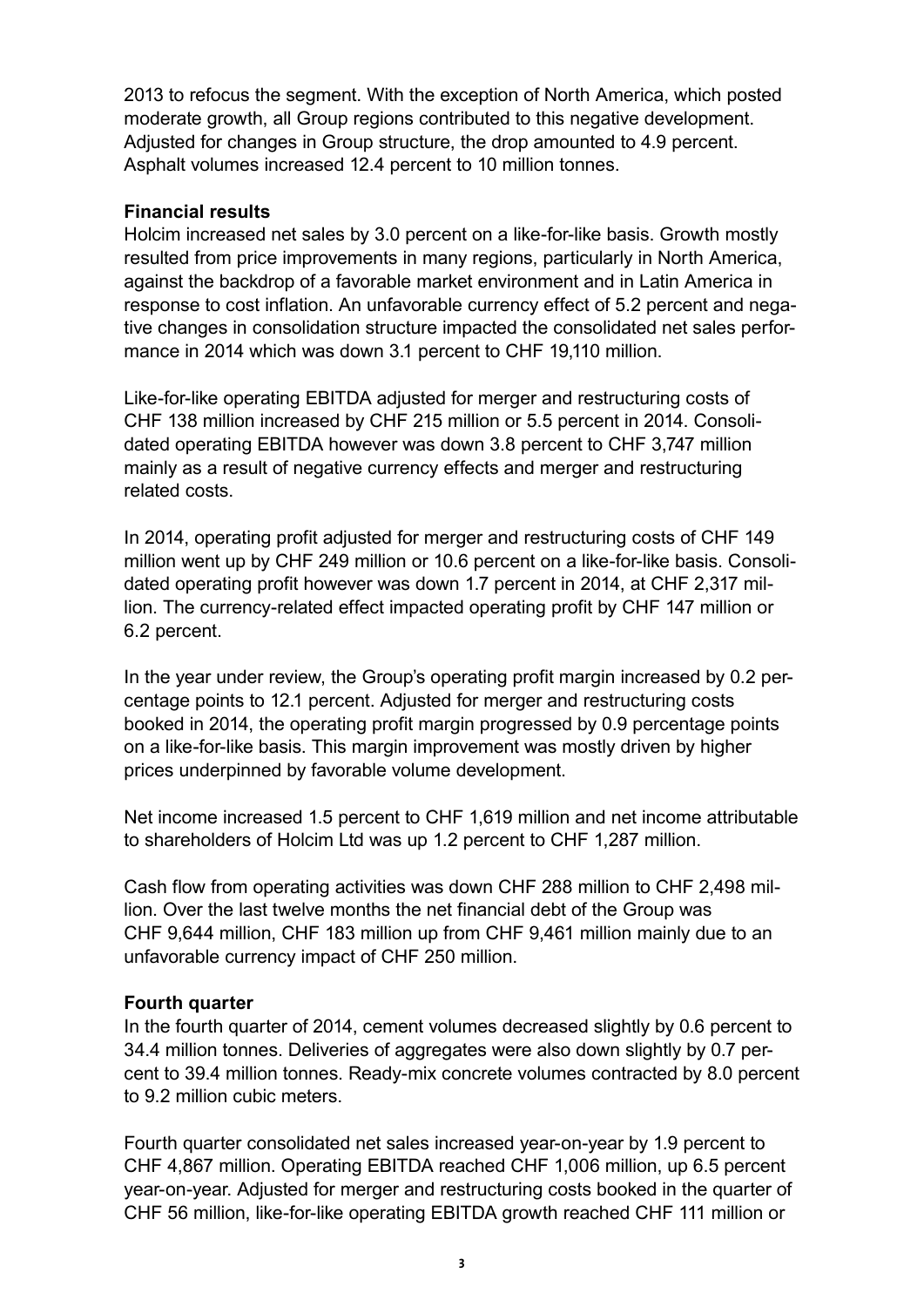11.8 percent. Operating profit increased by 6.9 percent to CHF 598 million. Excluding merger and restructuring costs of CHF 58 million, operating profit growth reached CHF 108 million or 19.2 percent on a like-for-like basis. Net income was up markedly by 43.5 percent to CHF 458 million.

#### **Holcim Leadership Journey**

The Holcim Leadership Journey significantly overachieved its target and was a key contributor to the Group's successful development thanks to the contributions of Holcim teams worldwide. Total realized benefits reached CHF 1.848 billion by the end of 2014, with cost initiatives contributing CHF 1.434 billion and Customer Excellence CHF 414 million. When launching the Holcim Leadership Journey, the Group committed to the target of a contribution to operating profit of CHF 1.5 billion by the end of 2014, compared to the base year 2011 and under similar market conditions. In 2014, the contribution of the Holcim Leadership Journey to the Group's operating performance amounted to CHF 748 million.

#### **Successful portfolio optimization**

Holcim and Cemex successfully closed their series of transactions in Europe early in 2015. Holcim acquired Cemex's operations in Western Germany and the Netherlands while Cemex took over Holcim Czech Republic with all its subsidiaries in the country. In Spain, Cemex purchased Holcim's Gador cement plant and Yeles grinding station, while Holcim has kept its remaining operations. As a result of the transactions, Cemex paid Holcim EUR 45 million in cash. Holcim expects sustainable additional operating EBITDA of at least EUR 10 million on a yearly basis.

Holcim regularly reviews its portfolio and has decided that the Group's non-controlling interest of 27.5 percent in its joint venture Siam City Cement Public Company Limited is available for sale.

## **Creation of LafargeHolcim**

Holcim and Lafarge have continued to reach further important milestones on the path to creating the most advanced group in the building materials industry and remain on track to complete their merger in the first half of 2015. In December 2014, Holcim and Lafarge received clearance from the European Commission for their proposed merger following constructive discussions with the Commission in the pre-notification period and throughout its Phase I investigation. Also in December 2014, both companies annouced the future Executive Committee of the new Group. Holcim and Lafarge announced in early February 2015 that they have entered into exclusive negotiations further to a binding commitment made by CRH regarding the sale of several assets which had been identified previously and include operations in Europe, Canada, Brazil, and the Philippines.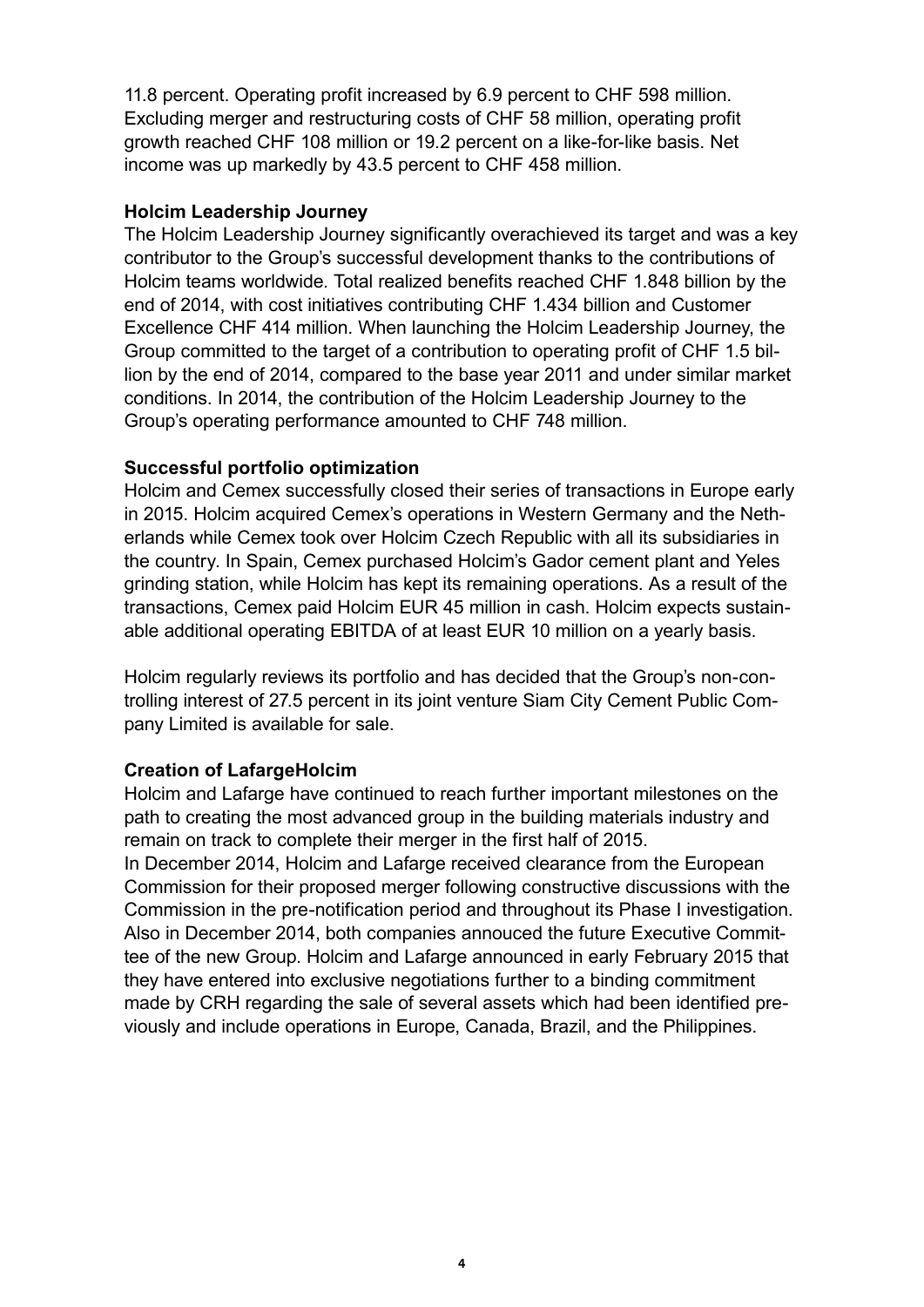#### **Revised definition of Senior Management**

Effective January 1, 2015, Senior Management is composed of the members of the Executive Committee of Holcim Ltd.

#### **Proposals to the Annual General Meeting - payout**

The Group is adhering to its principle that one-third of net income attributable to shareholders of Holcim Ltd should be distributed to shareholders. At the Annual General Meeting, which is scheduled for April 13, 2015, the Board of Directors will propose a payout from the capital contribution reserves corresponding to CHF 1.30 per registered share.

#### **Outlook for 2015**

Holcim expects for 2015 that the global economy continues its gradual recovery. Key construction markets of Holcim in countries like the USA, India, Indonesia, Mexico, Colombia, the UK, and the Philippines are expected to be the main growth drivers.

Europe overall should have a flat development. Latin America will continue to face uncertainties in countries such as Argentina and Brazil but should overall show slight growth in 2015. The Asia Pacific region is expected to grow although at a still modest pace. Africa Middle East is expected gradually to improve.

In this environment cement volumes should increase in all Group regions in 2015 with the exception of Europe. Aggregate and ready-mix concrete volumes are expected to increase.

On a stand-alone basis and unconnected to the proposed merger with Lafarge, the Board of Directors and Executive Committee of Holcim expect like-for-like operating profit adjusted for merger-related costs to be between CHF 2.7 billion and 2.9 billion in 2015. Higher pricing and ongoing cost savings are anticipated to offset cost inflation, leading to a further expansion in operating margins in 2015.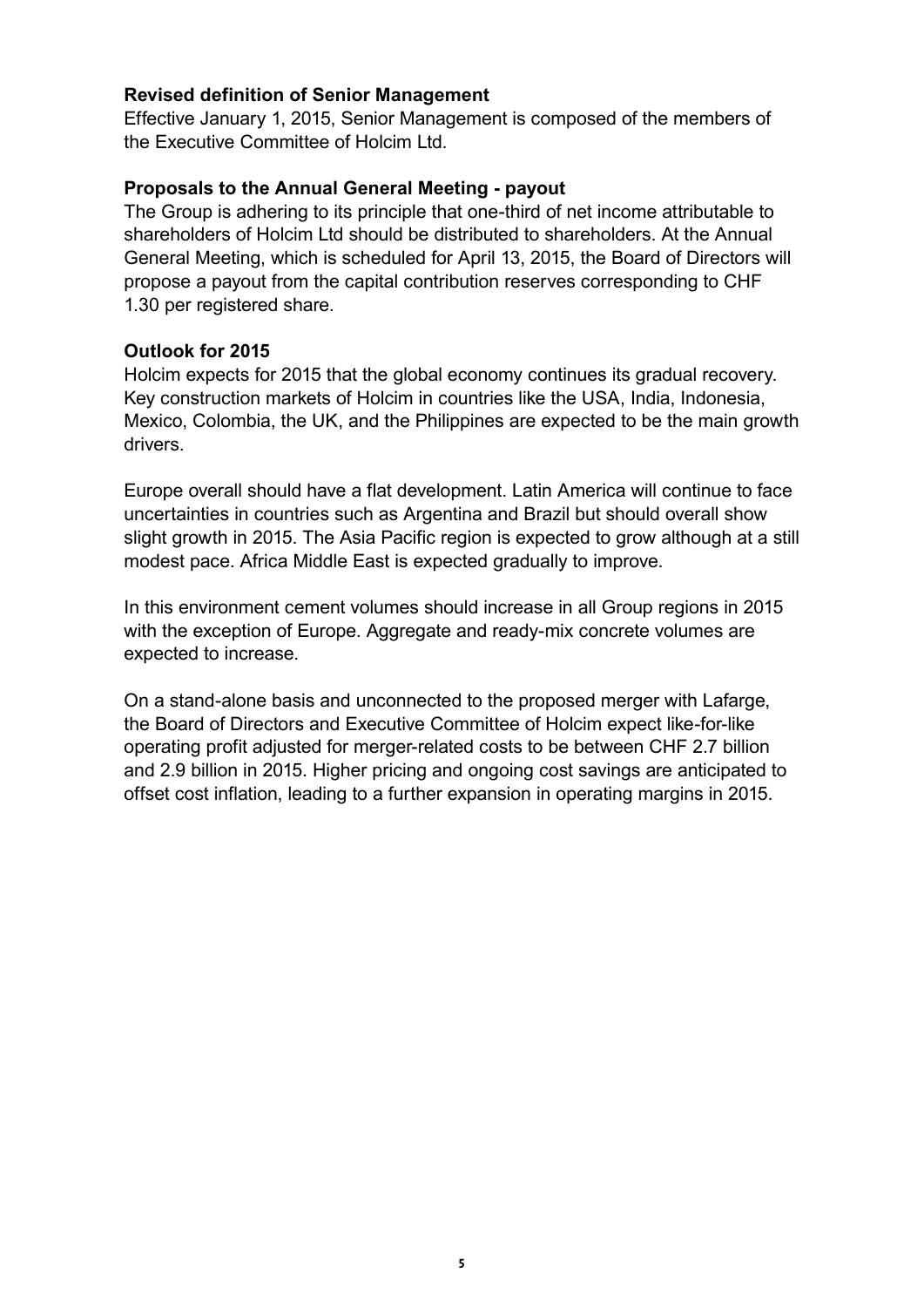## **Key figures per Group region**

**Asia Pacific benefits from rebound in India** 

| Full year 2014              |              | Jan-Dec | Jan-Dec | $±\%$  | $±\%$         |
|-----------------------------|--------------|---------|---------|--------|---------------|
|                             |              | 2014    | 2013    |        | like-for-like |
| Sales of cement             | million t    | 71.2    | 70.3    | $+1.4$ | $+2.0$        |
| Sales of aggregates         | million t    | 24.8    | 25.2    | $-1.5$ | $-1.5$        |
| Sales of ready-mix concrete | million $m3$ | 10.8    | 10.9    | $-0.8$ | $-0.6$        |
| Net sales                   | million CHF  | 6.970   | 7.282   | $-4.3$ | $+3.8$        |
| Operating profit            | million CHF  | 934     | 1,030   | $-9.4$ | $-1.7$        |

| Fourth quarter 2014         |              | Oct-Dec | Oct-Dec | $±\%$  | $±\%$         |
|-----------------------------|--------------|---------|---------|--------|---------------|
|                             |              | 2014    | 2013    |        | like-for-like |
| Sales of cement             | million t    | 17.5    | 17.5    | $+0.1$ | $+0.1$        |
| Sales of aggregates         | million t    | 6.2     | 6.4     | $-2.8$ | $-2.8$        |
| Sales of ready-mix concrete | million $m3$ | 2.8     | 2.9     | $-1.3$ | $-1.3$        |
| Net sales                   | million CHF  | 1.764   | 1.679   | $+5.1$ | $+2.4$        |
| Operating profit            | million CHF  | 232     | 229     | $+1.1$ | $-1.1$        |

## **Latin America resists headwinds while Mexico recovers**

| Full year 2014              |              | Jan-Dec | Jan-Dec | $±\%$   | $±\%$         |
|-----------------------------|--------------|---------|---------|---------|---------------|
|                             |              | 2014    | 2013    |         | like-for-like |
| Sales of cement             | million t    | 24.6    | 25.0    | $-1.5$  | $-1.5^{1}$    |
| Sales of aggregates         | million t    | 7.5     | 10.2    | $-26.4$ | $-26.4$       |
| Sales of ready-mix concrete | million $m3$ | 6.4     | 8.0     | $-20.0$ | $-20.0$       |
| Net sales                   | million CHF  | 3.012   | 3.349   | $-10.0$ | $+0.6$        |
| Operating profit            | million CHF  | 663     | 722     | $-8.2$  | $-1.1$        |

<sup>1</sup> The percentage change like-for-like adjusted for internal trading volumes eliminated in "Corporate/Eliminations" amounts to -1.0%.

| Fourth quarter 2014         |              | Oct-Dec | Oct-Dec | $±\%$   | $±\%$         |
|-----------------------------|--------------|---------|---------|---------|---------------|
|                             |              | 2014    | 2013    |         | like-for-like |
| Sales of cement             | million t    | 6.2     | 6.3     | $-1.9$  | $-1.91$       |
| Sales of aggregates         | million t    | 1.5     | 2.2     | $-31.1$ | $-31.1$       |
| Sales of ready-mix concrete | million $m3$ | 1.5     | 1.8     | $-13.4$ | $-13.4$       |
| Net sales                   | million CHF  | 770     | 793     | $-2.9$  | $+1.5$        |
| Operating profit            | million CHF  | 174     | 147     | $+18.1$ | $+19.1$       |

<sup>1</sup> The percentage change like-for-like adjusted for internal trading volumes eliminated in "Corporate/Eliminations" amounts to -1.4%.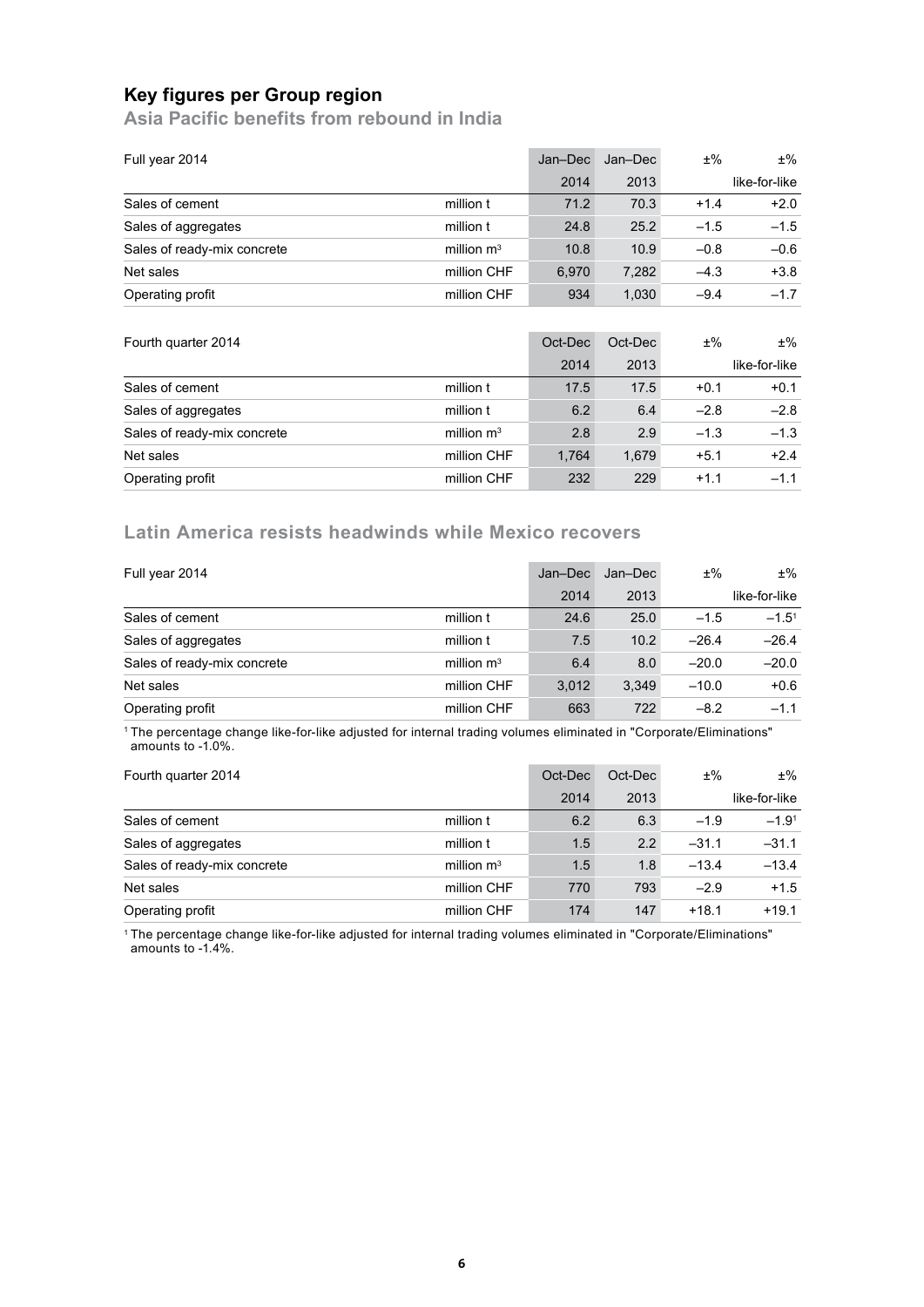## **Europe remains at low level despite good start into the year**

| Full year 2014              |              | Jan-Dec | Jan-Dec | $±\%$   | $±\%$         |
|-----------------------------|--------------|---------|---------|---------|---------------|
|                             |              | 2014    | 2013    |         | like-for-like |
| Sales of cement             | million t    | 26.4    | 26.7    | $-1.0$  | $-1.0$        |
| Sales of aggregates         | million t    | 73.1    | 74.1    | $-1.4$  | $-1.0$        |
| Sales of ready-mix concrete | million $m3$ | 11.9    | 12.3    | $-3.0$  | $-2.5$        |
| Sales of asphalt            | million t    | 5.6     | 4.9     | $+14.5$ | $+15.3$       |
| Net sales                   | million CHF  | 5.554   | 5.611   | $-1.0$  | $+0.2$        |
| Operating profit            | million CHF  | 510     | 436     | $+16.8$ | $+16.1$       |

| Fourth quarter 2014         |              | Oct-Dec | Oct-Dec | $±\%$   | $±\%$         |
|-----------------------------|--------------|---------|---------|---------|---------------|
|                             |              | 2014    | 2013    |         | like-for-like |
| Sales of cement             | million t    | 6.2     | 6.4     | $-4.2$  | $-4.2$        |
| Sales of aggregates         | million t    | 19.0    | 19.0    | $+0.4$  | $+0.4$        |
| Sales of ready-mix concrete | million $m3$ | 2.9     | 3.3     | $-11.7$ | $-12.1$       |
| Sales of asphalt            | million t    | 1.4     | 1.3     | $+6.9$  | $+6.9$        |
| Net sales                   | million CHF  | 1,303   | 1,367   | $-4.7$  | $-3.6$        |
| Operating profit            | million CHF  | 113     | 121     | $-6.5$  | $+8.6$        |

# **North America: Good performance in the United States drives Group region's results**

| Full year 2014              |              | Jan-Dec | Jan-Dec | $±\%$   | $±\%$         |
|-----------------------------|--------------|---------|---------|---------|---------------|
|                             |              | 2014    | 2013    |         | like-for-like |
| Sales of cement             | million t    | 13.0    | 11.7    | $+11.4$ | $+11.4$       |
| Sales of aggregates         | million t    | 45.7    | 42.8    | $+6.8$  | $+7.7$        |
| Sales of ready-mix concrete | million $m3$ | 7.2     | 7.5     | $-4.1$  | $+2.2$        |
| Sales of asphalt            | million t    | 4.5     | 4.1     | $+9.9$  | $+9.9$        |
| Net sales                   | million CHF  | 3,336   | 3,171   | $+5.2$  | $+10.7$       |
| Operating profit            | million CHF  | 314     | 199     | $+58.3$ | $+65.1$       |
|                             |              |         |         |         |               |
| Fourth quarter 2014         |              | Oct-Dec | Oct-Dec | $±\%$   | $±\%$         |
|                             |              | 2014    | 2013    |         | like-for-like |
| Sales of cement             | million t    | 3.4     | 3.0     | $+14.6$ | $+14.6$       |
| Sales of aggregates         | million t    | 12.2    | 11.7    | $+4.9$  | $+5.8$        |
| Sales of ready-mix concrete | million $m3$ | 1.7     | 1.8     | $-4.4$  | $+1.2$        |
| Sales of asphalt            | million t    | 1.2     | 1.3     | $-1.5$  | $-1.5$        |
| Net sales                   | million CHF  | 958     | 828     | $+15.7$ | $+14.4$       |
| Operating profit            | million CHF  | 99      | 52      | $+90.0$ | $+88.8$       |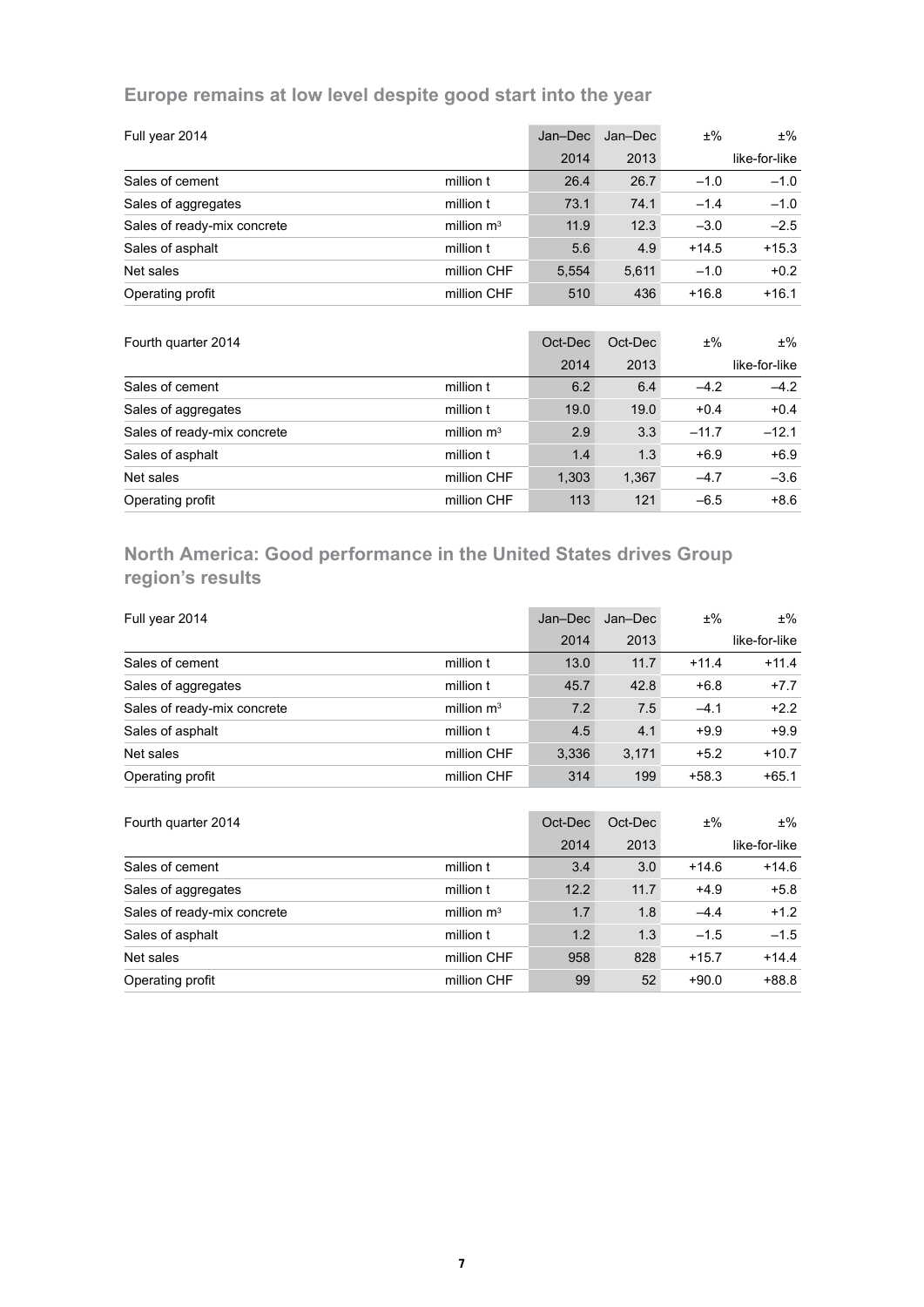#### **Africa Middle East with subdued growth**

| Full year 2014              |              | Jan-Dec | Jan-Dec | $±\%$   | $±\%$         |
|-----------------------------|--------------|---------|---------|---------|---------------|
|                             |              | 2014    | 2013    |         | like-for-like |
| Sales of cement             | million t    | 8.3     | 7.9     | $+5.4$  | $+6.2$        |
| Sales of aggregates         | million t    | 2.0     | 2.2     | $-8.7$  | $-8.7$        |
| Sales of ready-mix concrete | million $m3$ | 0.7     | 0.8     | $-15.0$ | $-15.0$       |
| Net sales                   | million CHF  | 861     | 884     | $-2.6$  | $+0.8$        |
| Operating profit            | million CHF  | 220     | 216     | $+1.6$  | $+5.8$        |
|                             |              |         |         |         |               |
| Fourth quarter 2014         |              | Oct-Dec | Oct-Dec | $±\%$   | $±\%$         |
|                             |              | 2014    | 2013    |         | like-for-like |
| Sales of cement             | million t    | 2.0     | 2.0     | $-0.8$  | $-0.8$        |
| Sales of aggregates         | million t    | 0.4     | 0.5     | $-9.9$  | $-9.9$        |
| Sales of ready-mix concrete | million $m3$ | 0.1     | 0.2     | $-25.6$ | $-25.6$       |
| Net sales                   | million CHF  | 207     | 218     | $-5.4$  | $-6.5$        |
| Operating profit            | million CHF  | 49      | 54      | $-10.1$ | $-10.5$       |

Additional information such as the Annual Report 2014 including detailed information on the Group regions, is available at www.holcim.com/results \*\*\*\*\*

Holcim is one of the world's leading suppliers of cement and aggregates (crushed stone, gravel and sand) as well as further activities such as ready-mix concrete and asphalt including services. The Group holds majority and minority interests in around 70 countries on all continents. \*\*\*\*\*

This media release is also available in German at www.holcim.com/news. \*\*\*\*\*

Corporate Communications: Phone +41 58 858 87 10 Investor Relations: Phone +41 58 858 87 87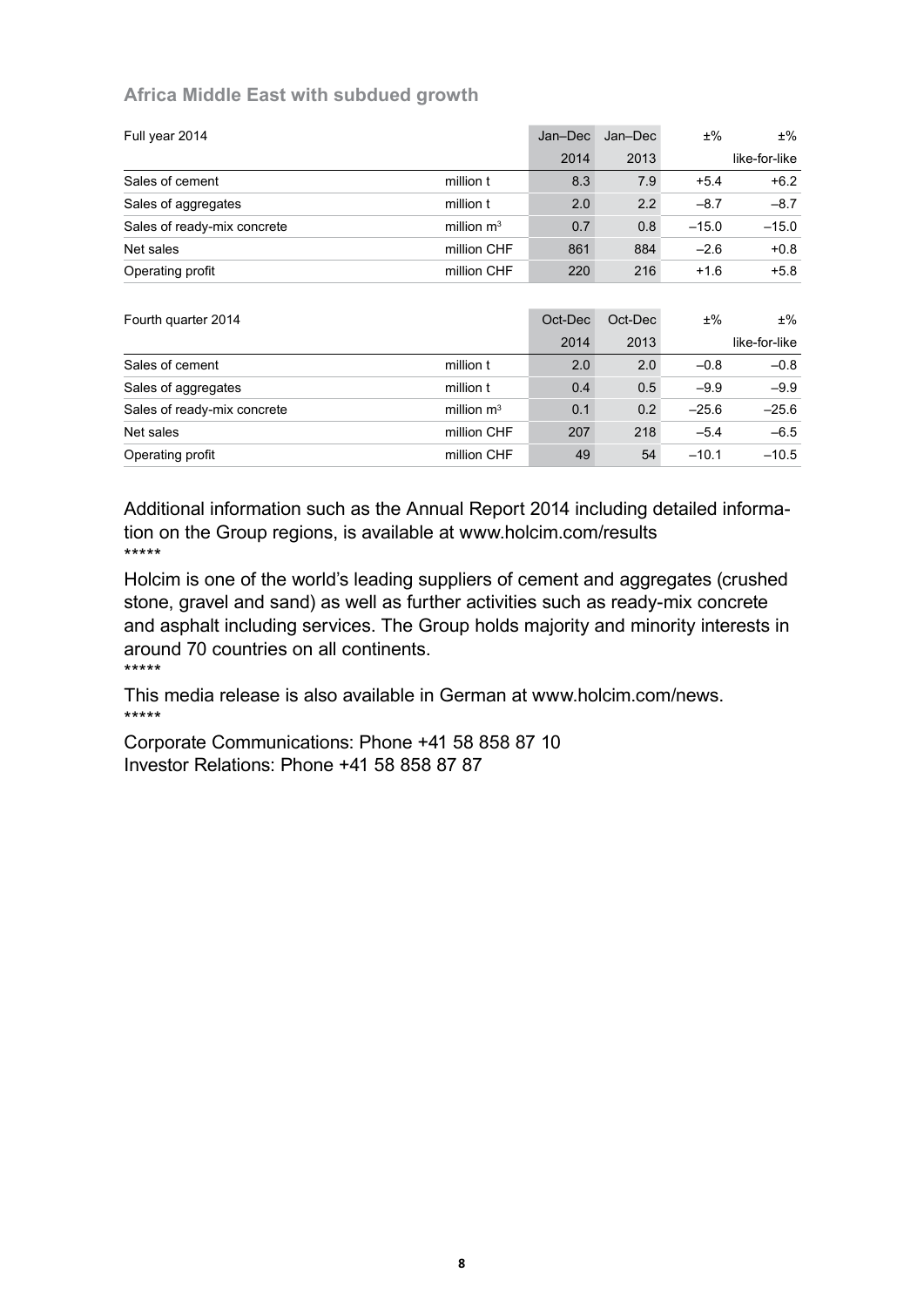#### **Key figures Group Holcim**

|                                                        |               | 2014             | 2013   | $±\%$   | $±\%$         |
|--------------------------------------------------------|---------------|------------------|--------|---------|---------------|
|                                                        |               |                  |        |         | like-for-like |
| Annual cement production capacity                      | million t     | 211.4            | 206.2  | $+2.5$  | $+2.5$        |
| Sales of cement                                        | million t     | 140.3            | 138.9  | $+1.0$  | $+1.4$        |
| Sales of mineral components                            | million t     | 4.3              | 4.1    | $+5.5$  | $+8.4$        |
| Sales of aggregates                                    | million t     | 153.1            | 154.5  | $-0.9$  | $-0.4$        |
| Sales of ready-mix concrete                            | million $m3$  | 37.0             | 39.5   | $-6.3$  | $-4.9$        |
| Sales of asphalt                                       | million t     | 10.0             | 8.9    | $+12.4$ | $+12.8$       |
| Net sales                                              | million CHF   | 19,110           | 19,719 | $-3.1$  | $+3.0$        |
| <b>Operating EBITDA</b>                                | million CHF   | 3,747            | 3,896  | $-3.8$  | $+2.0$        |
| Operating EBITDA adjusted <sup>1</sup>                 | million CHF   | 3,885            | 3,896  | $-0.3$  | $+5.5$        |
| Operating EBITDA margin                                | $\frac{0}{0}$ | 19.6             | 19.8   |         |               |
| Operating EBITDA margin adjusted <sup>1</sup>          | %             | 20.3             | 19.8   |         |               |
| Operating profit                                       | million CHF   | 2,317            | 2,357  | $-1.7$  | $+4.2$        |
| Operating profit adjusted <sup>1</sup>                 | million CHF   | 2,466            | 2,357  | $+4.6$  | $+10.6$       |
| Operating profit margin                                | %             | 12.1             | 12.0   |         |               |
| Operating profit margin adjusted <sup>1</sup>          | %             | 12.9             | 12.0   |         |               |
| <b>EBITDA</b>                                          | million CHF   | 4,156            | 4,332  | $-4.1$  |               |
| Net income                                             | million CHF   | 1,619            | 1,596  | $+1.5$  |               |
| Net income margin                                      | $\frac{0}{0}$ | 8.5              | 8.1    |         |               |
| Net income – shareholders of Holcim Ltd                | million CHF   | 1.287            | 1.272  | $+1.2$  |               |
| Cash flow from operating activities                    | million CHF   | 2,498            | 2,787  | $-10.3$ | $-6.4$        |
| Cash flow margin                                       | $\frac{0}{0}$ | 13.1             | 14.1   |         |               |
| Net financial debt                                     | million CHF   | 9,644            | 9,461  | $+1.9$  | $-1.2$        |
| Funds from operations <sup>2</sup> /net financial debt | %             | 31.7             | 33.4   |         |               |
| Total shareholders' equity                             | million CHF   | 20,112           | 18,677 | $+7.7$  |               |
| Personnel                                              |               | 67,584           | 70,857 | $-4.6$  | $-4.4$        |
| Earnings per share                                     | <b>CHF</b>    | 3.95             | 3.91   | $+1.0$  |               |
| Fully diluted earnings per share                       | <b>CHF</b>    | 3.95             | 3.91   | $+1.0$  |               |
| Payout                                                 | million CHF   | 425 <sup>3</sup> | 424    | $+0.2$  |               |
| Payout per share                                       | <b>CHF</b>    | 1.30             | 1.30   | $+0.0$  |               |
|                                                        |               |                  |        |         |               |